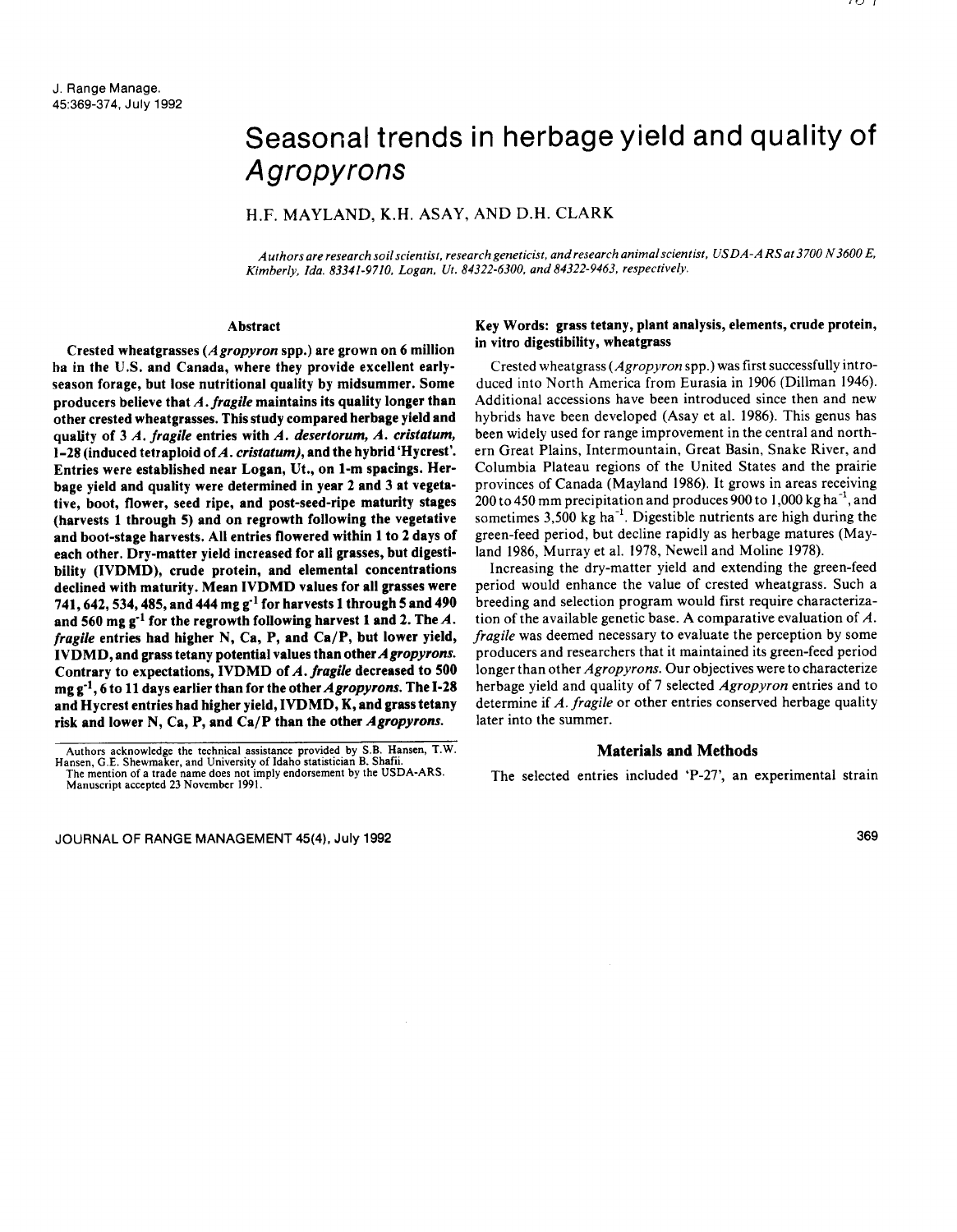designated `Syn-F', and a strain collected from Park Valley, Utah designated 'PV' [all *Agropyron fragile* (Roth) Candargy]; 'Fairway' *[A. cristatum* (L.) Gaertner]; an induced tetraploid strain of *A. cristatum* designated as <sup>1</sup> 1-28'; `Nordan' [A. *desertorum* (Fisch. ex Link) Schultes]; and 'Hycrest', a hybrid between induced tetraploid *A. cristatum* and *A. desertorum.*

The study site was located 2 km south of Logan, Ut. (41° 45' N, 111° 48' W) at an altitude of 1,350 m. The soil was a Nibley silty clay loam classified as a fine, mixed mesic aquic argiustoll. The experimental area received an annual autumn application of 45 kg  $N$  ha<sup>-1</sup>, and only natural precipitation. October through September precipitation was 404, 300, and 392 mm in 1986-87, 1987-88, and 1988-89, respectively.

Seedlings were transplanted from the glasshouse to the field on a 1-m grid. Individual plots, each consisting of a single 9-plant row of a given entry, were arranged in a split-plot design with 4 replications. Whole plots were randomly assigned to 5 harvest dates within each block and sub-plot effects were randomly assigned to the 7 grass entries. Plots were subjected to the same harvest treatments in both years.

Following a year of establishment in 1987, the plants were harvested by hand clipping at an approximate 5-cm stubble height on 10 and 12 May, 31 May and 2 June, 21 and 23 June, 12 and 14 July, and 2 and 4 August 1988 and 1989, respectively. These dates corresponded to vegetative, boot, bloom, seed ripe, and post-seed ripe stages of plant development (identified as 'primary' harvests 1 through 5), respectively. Regrowth from harvest treatments 1, 2, and 3 was also harvested on the fifth harvest date, after 84-, 63- and 42-day regrowth periods, respectively. Harvested herbage from all the plants in an individual plot was consolidated into 1 sample. Herbage was dried at 60° C in a forced-draft oven and then ground by a Wiley mill to pass through a 1-mm stainless steel screen. Since some plots had only 8 survivors, dry weights were expressed as g plant<sup>-1</sup>, which when multiplied by 10 is equivalent to kg ha<sup>-1</sup>.

Herbage subsamples were digested in 3:1 nitric:perchloric acid, diluted with water and analyzed for Na, Mn, Fe, Cu, and Zn by atomic absorption and colorimetrically for P using the vanadomolybdate procedure. A second aliquot was diluted with 1 g La liter<sup>-1</sup> as LaC12 and analyzed for Mg and Ca by atomic absorption and K by flame emission. Total N was determined by the Kjeldahl procedure, modified by excluding the selenium catalyst in the digestion salt. This omission lengthened digestion time by 15 minutes. Analytical accuracy (percent recovery) and precision (percent coefficient of variation) were determined using the National Institute of Standards and Technology, NIST-1572, citrus leaf sample which was analyzed with the grass samples. These values were:  $82 \pm 1.7$  Ca,  $100 \pm 2.2$  Mg,  $93 \pm 1.6$  K,  $118 \pm 3.8$  Na,  $97 \pm 3.7$  Cu,  $83 \pm 5.2$ Mn, 96  $\pm$  5.3 Fe, 97  $\pm$  3.0 Zn, 98  $\pm$  0.8 P, and 101  $\pm$  0.7% N.

Dry matter digestibility (IVDMD) of 1-mm Wiley-ground material was determined for all samples by near-infrared-reflectance spectroscopy (NIRS). Sixty samples were automatically selected to represent the whole population by a computer program called "SUBSET" (Windham et al. 1989). The selected samples were analyzed for in vitro dry matter digestibility (IVDMD) by the Tilley and Terry (1963) procedure. Calibration equations were computed between IVDMD and spectral reflectance at 2,398, 2,238, and 2,358 nm for the selected samples using the program called "BEST" (Shenk 1989). Samples were split, using 40 for calibration and 20 for validation. The selected prediction equation produced the lowest error of calibration and validation, and correlation coefficients with an F value greater than 10 (Table 1). This

**Table 1. Calibration and validation statistics for IVDMD determinations.**

| <b>Samples</b> | Mean | Range            | Standard<br>error | <b>Bias</b> | $\mathbf{R}^2$    |
|----------------|------|------------------|-------------------|-------------|-------------------|
|                |      | $---(g kg^{-1})$ |                   |             |                   |
| Calibration    | 625  | $423 - 819$      | 36                |             | 0.92 <sup>t</sup> |
| Validation     | 611  | 436-807          | 32                | 2.32        | 0.933             |

'Multiple correlation coefficient for equation development.

<sup>2</sup> Difference between NIRS and laboratory determined values. ,Correlation coefficient between predicted and measured IVDMD.

equation was then used to generate IVDMD for the samples not selected for chemical analysis.

Two indexes were computed from the above data. The KRAT was computed on a chemical valency basis as  $[K(Ca + Mg)^{-1}]$ , which is an index of the grass tetany hazard of these forages (Mayland and Grunes 1979). A selection index (SI), which combined yield and IVDMD into a single value, was also computed for each entry (Vogel et al. 1984).

Forage yield and quality differences among entries across years, and between entries within years, were evaluated by analysis of variance using a linear model (GLM, SAS Institute, Cary, N.C., PC version 6.1). Differences between entries or groups of entries were evaluated by single degree of freedom contrasts (Table 2). The comparison of IVDMD of A. *fragile* versus the other entries was of direct interest. The primary and regrowth data were analyzed as a split-split-plot with harvests as whole plot, entries as split-plots, and years as split-split plots. Replications and harvests were tested with replication  $\times$  harvest as the error term, while entries were tested with the entry  $\times$  harvest error term. A 5% probability level

|  |  | Table 2. Single degree of freedom contrasts of selected wheatgrass entries for measures of yield and quality of primary and regrowth herbage |  |  |
|--|--|----------------------------------------------------------------------------------------------------------------------------------------------|--|--|
|--|--|----------------------------------------------------------------------------------------------------------------------------------------------|--|--|

| Contrast                       | Yield | <b>IVDMD</b> | N     | Ca      | Mg    | K     | $\mathbf{P}$ | <b>KRAT</b> | Ca/P  |
|--------------------------------|-------|--------------|-------|---------|-------|-------|--------------|-------------|-------|
| Primary growth                 |       |              |       |         |       |       |              |             |       |
| $Syn-F + PV + P-27$ vs. others | **    | $***$        | **    | $+ +$   |       |       | $**$         | $**$        | $**$  |
| Syn-F vs. $PV + P-27$          |       | $\star$      | $* *$ | **      | $***$ |       |              |             | $***$ |
| PV vs. P-27                    |       |              |       |         |       |       |              |             |       |
| Fairway vs. Nordan             |       | $\pmb{\ast}$ |       | --      |       |       |              |             |       |
| 1-28 vs. Hycrest               |       |              |       |         |       |       |              |             |       |
| $I-28$ + Hycrest vs. others    | $* *$ | $**$         | $***$ | $***$   |       | $***$ | $* *$        | $**$        | **    |
| Regrowth                       |       |              |       |         |       |       |              |             |       |
| $Syn-F + PV + P-27$ vs. others |       | $+ +$        |       |         | #16   | **    |              |             |       |
| Syn-F vs. $PV + P-27$          |       |              |       |         |       |       |              |             |       |
| PV vs. P-27                    |       |              |       |         |       |       |              |             |       |
| Fairway vs. Nordan             | **    |              |       | **      |       |       |              |             |       |
| I-28 vs. Hycrest               | **    |              |       | ---     |       |       |              |             |       |
| $I-28$ + Hycrest vs. others    | $***$ | **           |       | $\star$ |       | $+ +$ |              | $+ +$       | $+ +$ |

\*\*\*Significant differences between selected grasses or groups of grasses at  $P\leq 0.05$  and  $P\leq 0.01$ ; (-) is not significant.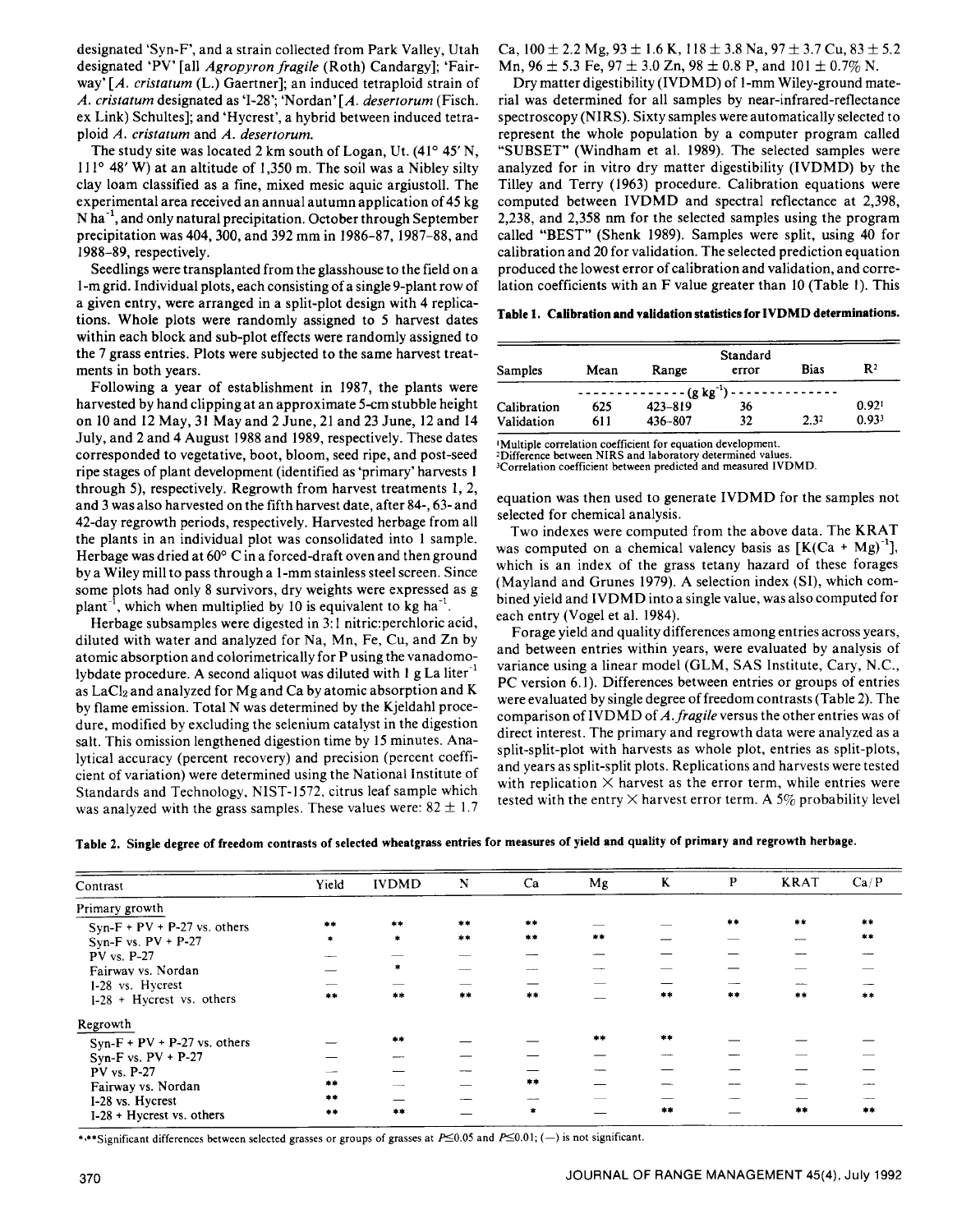$(P<0.05)$  was chosen as the critical threshold for these comparisons. We have shown the least significant difference  $(LSD<sub>0.05</sub>)$ where appropriate. The linear and quadratic responses to primaryharvest number were also computed by the GLM procedure of SAS.

Primary forage yield and dry matter digestibility (within years) were also regressed upon harvest number for each entry. Differences in seasonal tends (intercepts and slopes) were evaluated using the T-test (Neter and Wasserman 1974, Steele and Torrie 1960). Data for entries were merged when slopes and intercepts for a given characteristic were not different at P<0.01.

# **Results**

#### **Primary Growth**

Plant yield, IVDMD, and mineral concentrations of primary growth were determined for 7 crested wheatgrasses harvested at 5 different growth stages in each of 2 years (Table 3). Significant  $(P<0.05)$  differences occurred among entries and among harvests for all parameters. Year effects were significant only for plant yield. Entry  $\times$  year interactions were not significant (data not shown).

Yield, IVDMD, and elemental concentrations were linearly related to harvest number (Table 3). The quadratic regression also accounted for a statistically significant ( $P<0.05$ ) portion of the variation, but this was biologically important only for KRAT. The 7 entries were statistically segregated ( $P \le 0.05$ ) into 3 groups on the basis of seasonal trends in herbage yield (Fig. 1). These groups consisted of Hycrest and 1-28, Fairway and Nordan, and the 3 A. *fragile* entries. The entries segregated into *A. fragile* versus all others when considering their IVDMD (Fig. 2). Yield and IVDMD interactions of year  $\times$  harvest were significant ( $P \le 0.01$ ) and resulted from a change in the magnitude of yield and IVDMD differences between the 2 years and not from a difference in order of response (Figs. 1, 2). The 3 A. *fragile* entries had significantly



**Fig. 1. Seasonal dry matter yield in each of 2 years for Hycrest and 1-28, Fairway and Nordan, and the** 3 *A. fragile* **entries.**

| Source                    | Primary<br>yield           | <b>IVDMD</b> | $\mathbf N$ | Ca   | Mg            | $\bf K$ | $\mathbf P$ | <b>KRAT</b> | Ca/P    |
|---------------------------|----------------------------|--------------|-------------|------|---------------|---------|-------------|-------------|---------|
|                           | $(g$ plant <sup>-1</sup> ) |              |             |      | $(mg g^{-1})$ |         |             |             |         |
| Entry                     |                            |              |             |      |               |         |             |             |         |
| Hycrest                   | 290                        | 583          | 18.4        | 2.4  | 0.90          | 17      | 1.5         | 2.3         | 1.9     |
| $I-28$                    | 280                        | 586          | 18.3        | 2.4  | 0.89          | 17      | 1.5         | 2.3         | 1.9     |
| Nordan                    | 250                        | 563          | 19.5        | 2.7  | 0.95          | 16      | 1.5         | 1.9         | 2.1     |
| Fairway                   | 230                        | 580          | 19.3        | 2.7  | 0.93          | 16      | 1.5         | 2.0         | $2.2\,$ |
| P <sub>V</sub>            | 220                        | 563          | 20.3        | 3.2  | 0.92          | 17      | 1.6         | 1.9         | 2.4     |
| $P-27$                    | 230                        | 561          | 21.1        | 3.4  | 0.91          | 16      | 1.6         | 1.9         | 2.4     |
| Syn-F                     | 250                        | 549          | 19.4        | 3.0  | 0.95          | 16      | 1.6         | 1.8         | 2.1     |
| LSD <sub>0.05</sub>       | 30                         | 15           | $1.2\,$     | 0.3  | 0.06          | 1       | 0.1         | 0.2         | 0.3     |
| Year                      |                            |              |             |      |               |         |             |             |         |
| 1988                      | 180*                       | 564          | 19          | 2.7  | 0.91          | 17      | 1.6         | 2.0         | 2.0     |
| 1989                      | 320                        | 574          | 20          | 2.9  | 0.93          | 17      | 1.5         | 1.9         | 2.3     |
| Harvest                   |                            |              |             |      |               |         |             |             |         |
|                           | 80                         | 741          | 37.6        | 4.5  | 1.42          | 27      | 2.7         | 2.1         | 1.7     |
|                           | 180                        | 642          | 24.2        | 3.2  | 0.99          | 21      | 2.0         | 2.3         | $1.6$   |
| $\frac{2}{3}$             | 300                        | 534          | 15.7        | 2.4  | 0.79          | 15      | 1.4         | 2.2         | 1.7     |
| 4                         | 350                        | 485          | 11.0        | 2.0  | 0.70          | 11      | 0.9         | 1.9         | 2.3     |
| 5                         | 340                        | 444          | 9.0         | 2.0  | 0.70          | 10      | 0.6         | 1.6         | 3.5     |
| LSD <sub>0.05</sub>       | 30                         | 17           | 1.8         | 0.3  | 0.11          | 1       | 0.1         | 0.3         | 0.3     |
| Regression <sup>1</sup>   |                            |              |             |      |               |         |             |             |         |
| Linear, $r^2$             | 0.46                       | 0.88         | 0.87        | 0.61 | 0.64          | 0.89    | 0.93        | 0.18        | 0.50    |
| Quadratic, r <sup>2</sup> | 0.52                       | 0.91         | 0.96        | 0.73 | 0.69          | 0.93    | 0.95        | 0.31        | 0.68    |

**Table 3. Summary of yield and quality traits of primary growth combined over harvests and years, harvests and cultivars, and cultivars and years, and linear and quadratic responses of those traits to harvest number.**

\*Year effects are different at  $P \le 0.05$ .

 $1r^2$  is the proportion of trait variability, across entries, accounted for by the linear or quadratic relationship with harvest number.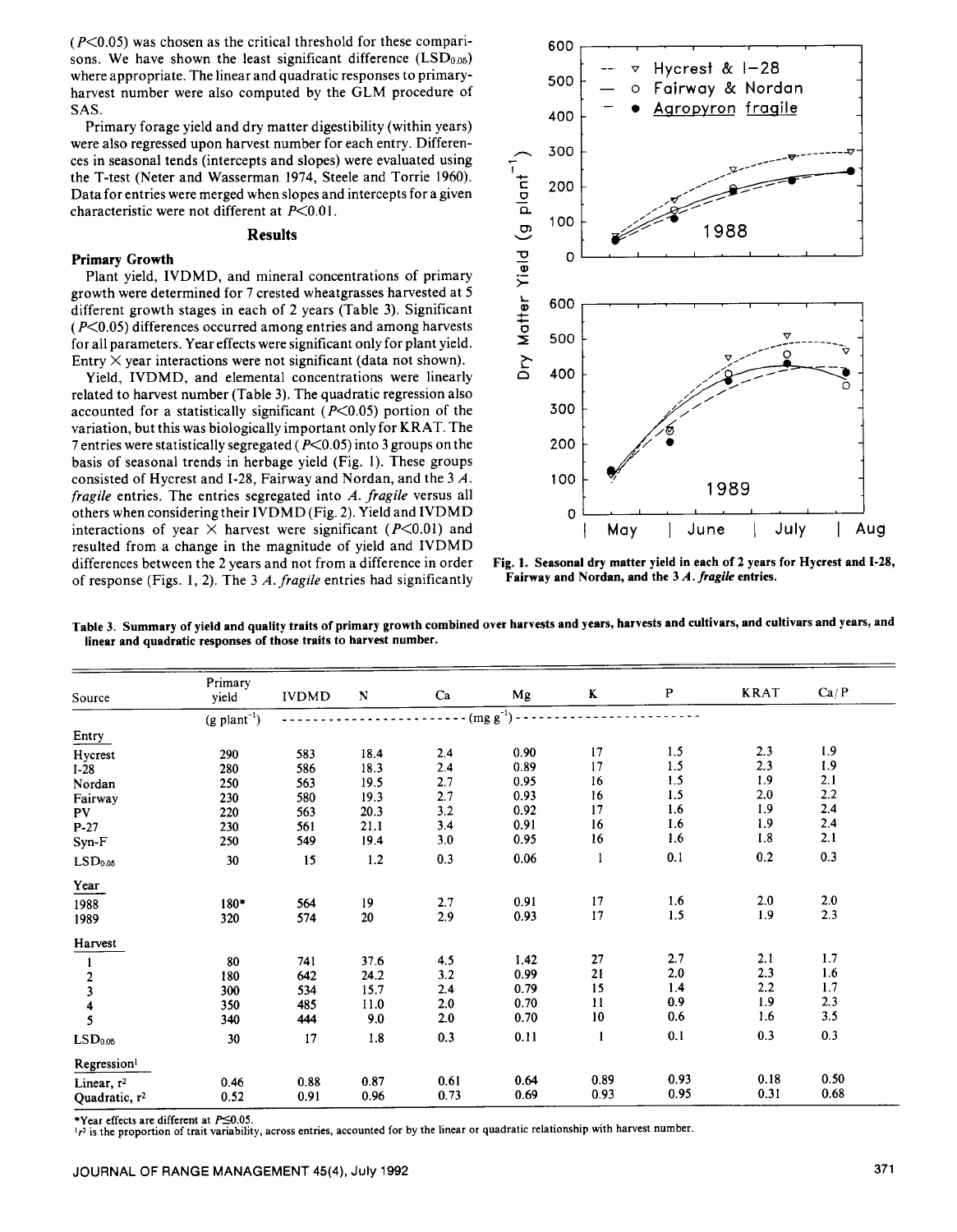

**Fig. 2. Seasonal in vitro dry matter digestibility in each of 2 years for the 3** A. *fragile* **and 4 other wheatgrasses.**

 $(P<0.01)$  lower dry matter yield (Fig. 1) and IVDMD than did the other *Agropyrons* (Fig. 2). The *A. fragile* entries contained greater N, Ca, P, and Ca/P and had smaller KRAT values than other *Agropyrons* (Tables 2, 3). The 1-28 and Hycrest selections, however, had the highest yield, IVDMD, K, KRAT and lowest N, Ca, P, and Ca / P values of all *Agropyrons* tested. The *A. fragile* entries had much lower selection index (SI) values ( $P \le 0.01$ ) than other grasses (not shown), while the 1-28 + Hycrest had much higher (P<0.01) SI values. Other contrasts for SI were not significant.

Trace element concentrations were relatively high in immature vegetative herbage, but declined significantly ( $P \leq 0.05$ ) as herbage matured. Seasonal declines in trace element concentrations were 90-63 Na, 10-5 Cu, 42-19 Mn, 140-78 Fe, and 21-10  $\mu$ g Zn g<sup>-1</sup> (data not shown). Trace element concentrations were not different between entries (tested with single degree of freedom contrasts as in Table 2), however, significant ( $P<0.01$ ) quadratic decreases occurred in the elemental concentrations as the herbage matured.

### **Regrowth**

Regrowth following primary harvests 1, 2, and 3 accounted for 60, 17, and less than  $1\%$  of the total growth (Table 4). The regrowth following the third harvest was omitted from further analyses, because it was insignificant. IVDMD, N, Ca, K, and P were lower for the more mature herbage. Significant  $(P<0.01)$ differences occurred between entries for yield, IVDMD, Ca, Mg,  $K, P, KRAT, and Ca/P.$ 

The total (primary + regrowth) and regrowth-forage yields for the 7 entries are shown in Table 4. Hycrest had the greatest and Fairway and *A. fragile* had the least total yield. There was significantly  $(P<0.01)$  greater yield in the second year and there was more regrowth following the first  $(120 \text{ g plant}^{-1})$  than the second harvest (37 g plant<sup>-1</sup>). Regrowth from the A. fragile entries had the lowest IVDMD, Mg, and K concentration of the *Agropyrons* tested. The 1-28 and Hycrest entries had the highest yield, IVDMD, K, and KRAT, but the lowest Ca and Ca/ P values of the *Agropyrons* in this study (Table 2, 4).

Trace elements and their concentration ranges (decreasing with maturity) were 65-64 Na; 8-7 Cu; 33-22 Mn; 183-106 Fe; and 35-26  $\mu$ g Zn g<sup>-1</sup> (data not shown). Trace element concentrations were not different between the wheatgrass comparisons shown in Table 2.

# **Discussion**

Each *Agropyron* evaluated in this study declined in quality as the season progressed and plants matured. This seasonal decline in quality parameters like digestibility, N, and P occurred in a quadratic fashion for most, if not all, grasses as they progressed from the vegetative through the reproductive stages of growth. Coulman and Knowles (1973), Murray et al. (1978), and White and Wight

**Table 4. Summary of regrowth and total (regrowth + primary)** yield and **quality traits of regrowth combined over harvests and years, harvests and entries, and entries and years.**

| Source              | Regrowth<br>vield          | Total<br>yield             | <b>IVDMD</b> | N         | Ca                        | Mg   | K              | P       | <b>KRAT</b> | Ca/P |
|---------------------|----------------------------|----------------------------|--------------|-----------|---------------------------|------|----------------|---------|-------------|------|
|                     | $(g$ plant <sup>-1</sup> ) | $(g$ plant <sup>-1</sup> ) |              |           | $\cdot$ (mg g^-1) $\cdot$ |      |                |         |             |      |
| Entry               |                            |                            |              |           |                           |      |                |         |             |      |
| Hycrest             | 97                         | 240                        | 550          | 16.9      | 3.2                       | 1.3  | 14             | 1.3     | 1.5         | 2.5  |
| $I-28$              | 73                         | 210                        | 550          | 16.9      | 3.4                       | 1.3  | 15             | 1.3     | 1.4         | 2.7  |
| Nordan              | 79                         | 220                        | 530          | 19.5      | 3.4                       | 1.3  | 13             | 1.4     | 1.2         | 2.5  |
| Fairway             | 60                         | 190                        | 540          | 18.4      | 4.1                       | 1.5  | 13             | 1.3     | 1.1         | 3.3  |
| PV                  | 76                         | 190                        | 520          | 17.4      | 3.7                       | 1.1  | 13             | 1.2     | 1.3         | 3.0  |
| $P-27$              | 84                         | 200                        | 510          | 17.7      | 3.6                       | 1.1  | 14             | 1.2     | 1.3         | 3.0  |
| Syn-F               | 80                         | 210                        | 490          | 16.9      | 3.4                       | 1.2  | 12             | 1.3     | 1.2         | 2.7  |
| LSD <sub>0.05</sub> | 23                         | 50                         | 30           | 2.3       | 0.5                       | 0.2  | $\overline{2}$ | 0.1     | 0.2         | 0.6  |
| Year                |                            |                            |              |           |                           |      |                |         |             |      |
| 1988                | $71***$                    | $160**$                    | 520          | 17.0      | 3.3                       | 1.3  | 13             | $1.2**$ | 1.3         | 2.8  |
| 1989                | 86                         | 260                        | 530          | 18.4      | 3.8                       | 1.2  | 14             | 1.3     | 1.3         | 2.9  |
| Harvest             |                            |                            |              |           |                           |      |                |         |             |      |
|                     | $120**$                    | 200                        | 490          | $13.6***$ | $2.8**$                   | 1.00 | $11.6***$      | 1.0     | 1.4         | 2.8  |
| $\overline{2}$      | 37                         | 220                        | 560          | 21.8      | 4.3                       | 1.49 | 15.3           | 1.5     | 1.2         | 2.8  |

\*,\*\*significant difference at  $P \le 0.05$  and  $P \le 0.01$ .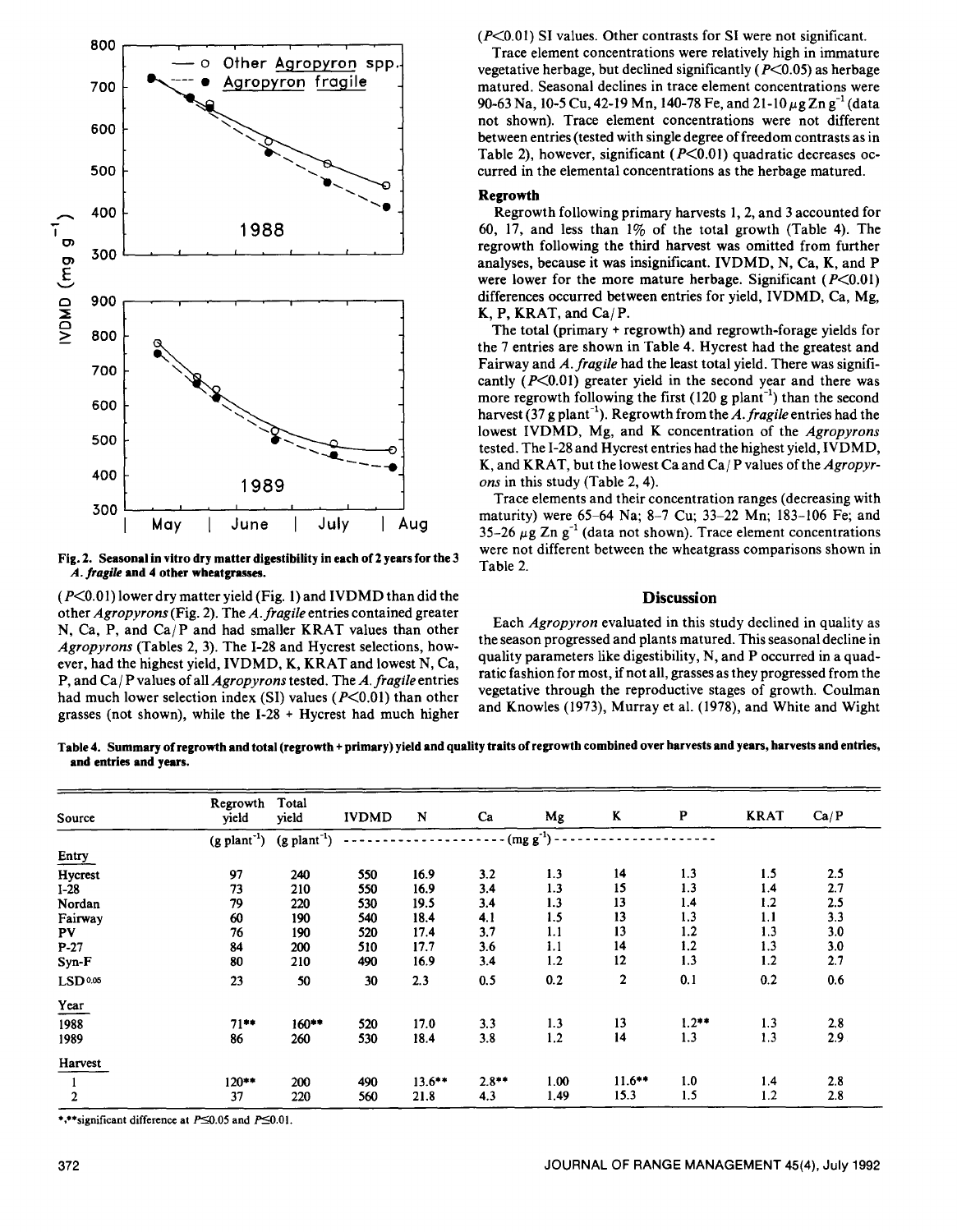(1981) have also shown that the second order decline in the value of these traits is characteristic of grasses including the *Agropyrons.* This decline occurs because the uptake of soil-derived mineral elements slows or even stops while photosynthate accumulation continues through the flowering stage. Meanwhile, assimilated carbon is partitioned into structural components that are less easily digested. The net result is a dilution of mineral element concentration and reduction in digestibility of herbage.

Historic data on dry matter yields of *Agropyron* were summarized by Mayland (1986) and could be generalized as follows. Nordan and other A. *desertorum* types tended to yield more than P-27, `Summit,' and other A. *fragile* types, which in turn yielded more than Fairway, 'Ruff,' and other *A. cristaturn* types. Recent studies have shown a wide range in both yield and quality over the array of available *Agropyrons* (Lamb et al. 1984; Vogel et al. 1984, 1989).

Hycrest, Ephraim, 1-28, Ruff, and Syn-F have been developed since the 1970's (Asay et al. 1986). Three of those grasses were included in this study. Yield and IVDMD of Hycrest and 1-28 were greater than for the other entries tested. These yield responses were similar to those reported by Asay et al. (1986) for several sites where yields of Hycrest were greater than Nordan and least for Fairway. Hycrest and 1-28 are similar in many respects, but differ from the 3 A. *fragile* selections as well as from Nordan and Fairway. Genetic traits contributing to higher yields in Hycrest and 1-28 were also accompanied by lower N concentrations and higher grass tetany risk. Additional fertilizer N would likely prolong the green-feed period, but that would only occur in the presence of adequate soil water to support the extra growth. Annual variations in herbage N concentrations were noted at similar phenological stages (Angell et al. 1990). These fluctuations, which did not occur in our study, were attributed to yearly differences in forage yield, available soil water and N, and production of root exudates (Angell et al. 1990).

The Syn-F entry yielded more than the other *A. fragile* selections, but the digestibility was lower than for any of the grasses tested in this study. If Syn-F is to be a useful forage grass, the IVDMD must be increased. Information on quality characteristics is based largely on laboratory data and the forage value must be verified by animal-grazing studies.

Bedell's studies at Archer, Wyo.(Mayland 1986), showed that as long as soil moisture was available and the growing point was removed, crested wheatgrass remained vegetative and highly nutritious. Miller et al. (1990) reported that early removal of the apical meristem prevented extension of the reproductive tiller and encouraged vegetative growth. They reported that the amount of regrowth was correlated ( $P \leq 0.05$ ) with phenological growth stage and amount of standing crop present at time of primary harvest, and amount of soil water available to sustain regrowth. Primary harvests 1 and 2 in our study occurred at the vegetative and boot stage, respectively. Clipping at the vegetative and boot stage removed the apical meristem, allowing for continued vegetative growth.

Regrowth occurred after the first and second primary harvest, but regrowth following the third harvest was interrupted because available soil water had been depleted. Miller et al. (1990) noted that regrowth following clipping at the early, mid, and late vegetative stages contributed 68, 50, and 34% of the total forage produced. Regrowth following early and late boot stage clipping accounted for 21 and  $11\%$  of total harvested forage. Similar results were found in this study, where regrowth following the first (vegetative) or second (boot stage) primary harvest produced 60 and 17% of the total growth, respectively.

Measuring the net production of digestible matter is another way to evaluate the advantage of early harvesting followed by harvesting of the regrowth. The mass of digestible dry matter for primary growth plus regrowth across entries was 118, 136, 160, 170, and 151 g for the 1, 2, 3, 4, and 5 harvest sequence, respectively. The SI values, which reflect both yield and IVDMD, were greatest for Hycrest and 1-28 and least for the *A. fragile* group. Digestible dry matter yield does not reflect the effect of herbage maturity on grazing behavior and dry matter intake. The presence of reproductive tillers deterred sheep (Murray 1984) and cattle (Ganskopp, D.C., personal communication) from grazing these bunch grasses.

Hycrest and 1-28, while producing more dry matter and having higher IVDMD than other entries, also had higher grass tetany risk. Differences in Ca, Mg, and K led to increasing K RAT values, thereby posing a greater risk of grass tetany to grazing cattle and sheep. An evaluation of the genetic variability of Mg, Ca, K, and KRAT provides evidence that in crested wheatgrass there is opportunity to reduce the grass tetany risk through selection and breeding (Mayland and Asay 1989, Vogel et al. 1989). The IVDMD in the 3 *A. fragile* grasses declined to 500 mg  $g^{-1}$  6 to 11 days earlier than it did for the other *Agropyrons in* this study. This earlier loss in quality of *A. fragile* occurred even though all entries flowered within 1 or 2 days of each other.

Animals grazing these grasses in summer and fall might benefit from supplemental Na, Cu (only if diet is also high in S or M o), and Zn (Mayland et al. 1980, Miller et al. 1988, Minson 1990). Maximum grass tetany index (KRAT) occurred during late May and early June (not shown). Animals grazing crested wheatgrass pastures in May and June often succumb to grass tetany in this area. In dairy cows, the tetany incidence is about 3% when herbage K RAT is 2.2 and increases rapidly with higher KRAT (Mayland and Grunes 1979). In general, the 3 *A. fragile* entries posed a smaller risk than 1-28 and Hycrest of causing grass tetany (Table 3). Nordan and Fairway posed an intermediate risk. Ruminant animals, especially those in early lactation, are susceptible to grass tetany and may be supplemented with additional Mg to minimize loses (Mayland and Grunes 1979, Minson 1990).

The perception that *A. fragile* maintains its green-feed period longer than do other *Agropyrons* is not supported by results of this study. Nevertheless, entries from this species may provide a breeding program some valuable genetic characteristics, like high Mg and Ca uptake.

#### **Literature Cited**

- Angell, R.F., R.F. Miller, and M.R. Haferkamp. **1990.** Variability of crude protein in crested wheatgrass at defined stages of phenology. J. Range Manage. 43:186-189.
- **Asay, K.H., D.R.** Dewey, F.B. Gomm, W.H. Horton, and K.B. Jensen. **1986.** Genetic progress through hybridization of induced and natural tetraploids in crested wheatgrass. J. Range Manage. 39:261-263.
- Coulman, B.E., and R.P. Knowles. 1973. In vitro digestibility of crested wheatgrass strains, p. 35-37. *In:* Proc. 22nd Western Grass Breeders Work Planning Conference. 10-12 July 1973. Swift Current, Saskatchewan.
- Dillman, A.C. **1946.** The beginnings of crested wheatgrass in North America. J. Amer. Soc. Agron. 38:237-250.
- Lamb, J.F.S., K.P. Vogel, and P.E. Reece. **1984.** Genotype and genotype X environment interaction effects of forage yield and quality of crested wheatgrasses. Crop Sci. 24:559-564.
- Mayland, H.F. **1986.** Factors affecting yield and nutritional quality of crested wheatgrass, p. 215-266. *In:* K.L. Johnson (ed.) Crested wheatgrass: Its values, problems and myths. Utah State Univ., Logan.
- **Mayland, H.F., and K.H.** Asay. **1989.** Genetic variability of Mg, Ca, and K in crested wheatgrass. J. Range Manage. 42:109-113.
- Mayland, H.F., and D.L. Grunes. 1979. Soil-climate-plant relationships in the etiology of grass tetany. p. 123-175. *In: V.V.* Rendig and D.L. Grunes (eds.). Grass tetany, Amer. Soc. Agron. Spec. Pub. 35.
- **Mayland, H.F., R.C. Rosenau, and A.R. Florence. 1980.** Grazing cow and calf responses to zinc supplementation. *J.* Anim. Sci. 51:966-974.